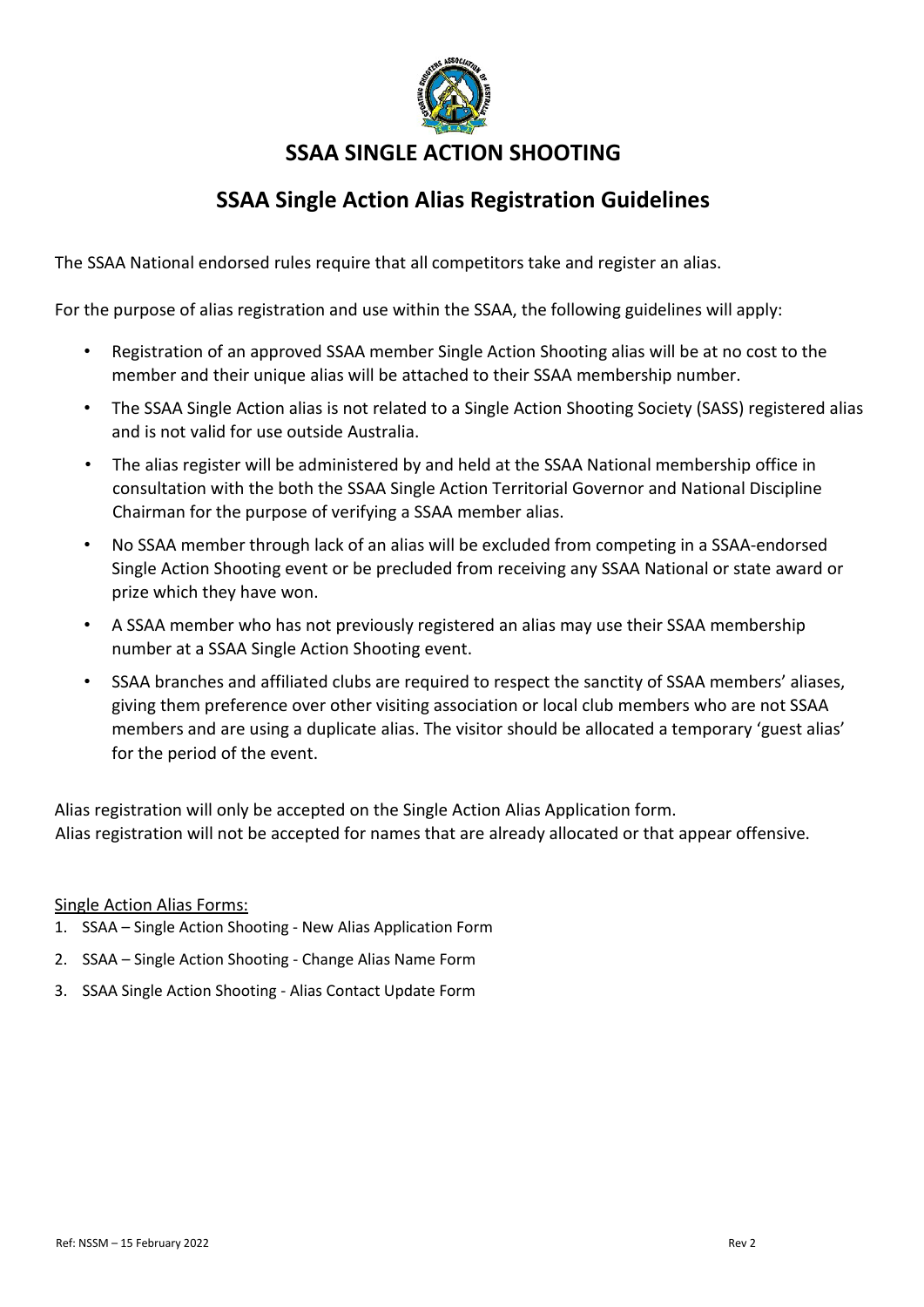

## **SSAA – Single Action Shooting NEW Member - Alias Application Form**

|                                                                                 | NOTE - YOU MUST PROVIDE EITHER AN EMAIL OR PHONE CONTACT IN ADDITION TO YOUR ADDRESS |  |
|---------------------------------------------------------------------------------|--------------------------------------------------------------------------------------|--|
| NEW ALIAS: Choose 3 - If available, your first choice will be allocated to you. |                                                                                      |  |
|                                                                                 |                                                                                      |  |
|                                                                                 |                                                                                      |  |
|                                                                                 |                                                                                      |  |
|                                                                                 |                                                                                      |  |
|                                                                                 |                                                                                      |  |

#### Use this form for a new SSAA ALIAS application

Please note, your SSAA alias will be allocated in accordance with the conditions outlined in the SSAA Single Action Alias Protocol and, provided your requested alias is not considered offensive and not currently registered to another competitor, a SSAA Single Action alias registration card will be posted.

Email your completed forms to **[singleaction@disciplines.ssaa.org.au](mailto:singleaction@disciplines.ssaa.org.au)**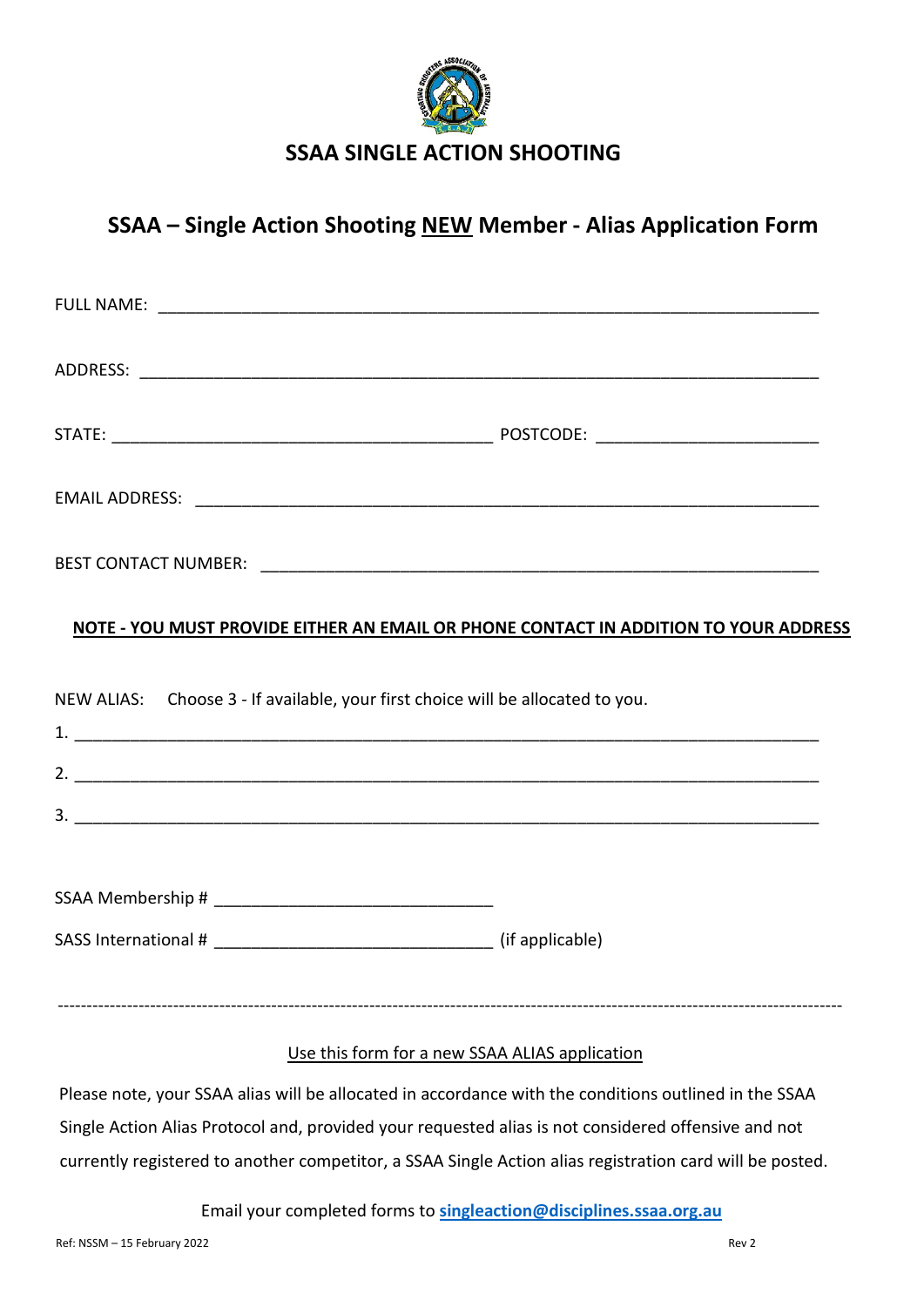

# **SSAA – Single Action Shooting CHANGE ALIAS NAME FORM**

|                                                                                | NOTE - YOU MUST PROVIDE EITHER AN EMAIL OR PHONE CONTACT IN ADDITION TO YOUR ADDRESS                      |
|--------------------------------------------------------------------------------|-----------------------------------------------------------------------------------------------------------|
|                                                                                |                                                                                                           |
|                                                                                | If your application to change is approved, your current alias will become available to other competitors. |
| NEW ALIAS: Choose 3 - If available your first choice will be allocated to you. |                                                                                                           |
|                                                                                |                                                                                                           |
|                                                                                |                                                                                                           |
|                                                                                |                                                                                                           |
|                                                                                |                                                                                                           |
|                                                                                |                                                                                                           |
|                                                                                |                                                                                                           |

#### Use this form to change your alias.

Please note: Your SSAA ALIAS will be allocated in accordance with the conditions outlined in the SSAA Single Action Alias Protocol, provided your requested ALIAS is not currently registered to another competitor.

Email your completed form to **singleaction@disciplines.ssaa.org.au**